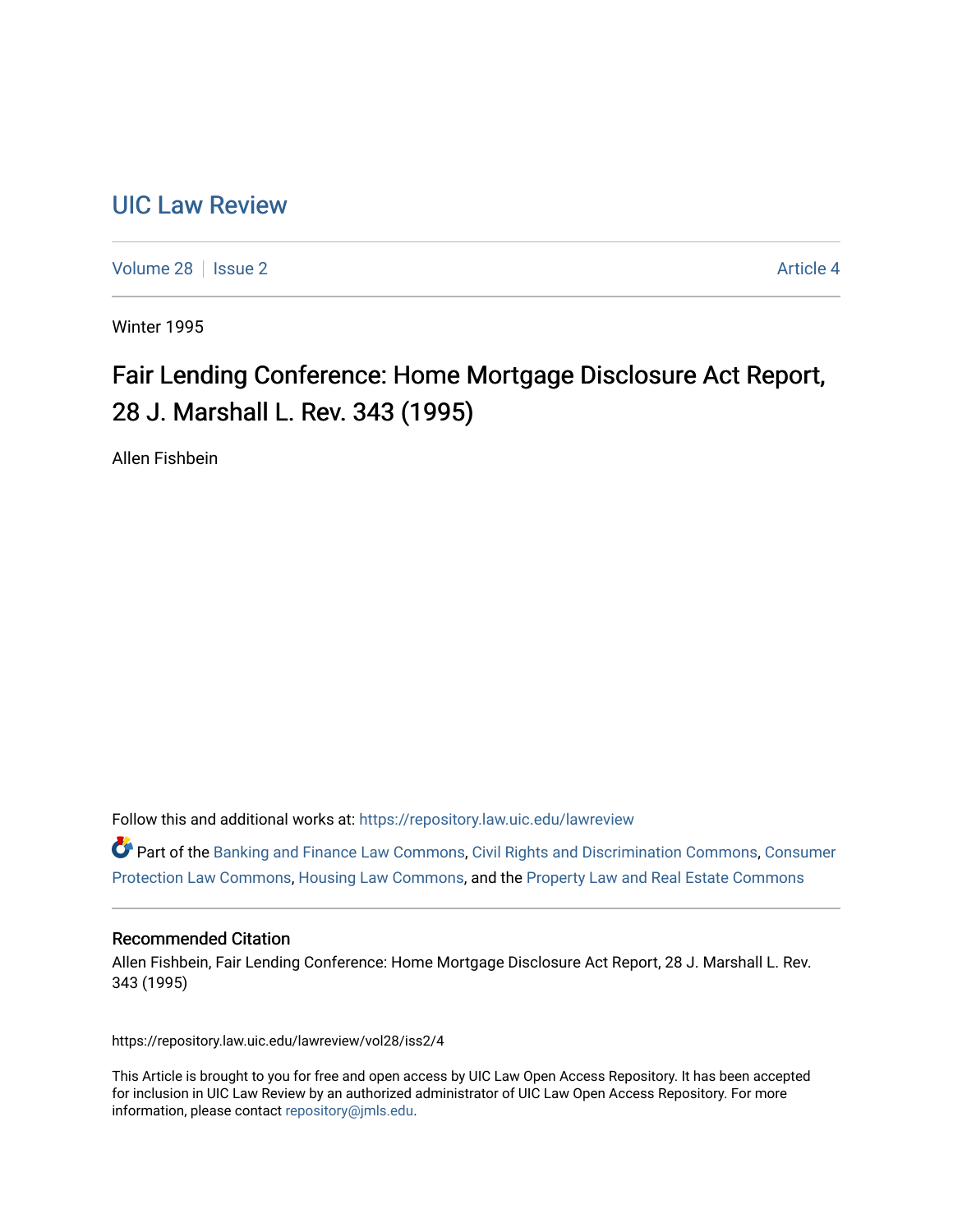# FAIR LENDING **CONFERENCE:** HOME MORTGAGE DISCLOSURE **ACT** REPORT

# ALLEN FISHBEIN\*

#### INTRODUCTION

Home Mortgage Disclosure Act' (HMDA) data may be useful in attempting to determine a pattern of discrimination within a certain geographic area. While, of course, an attorney must consider a specific individual's case when drafting a complaint, HMDA data should be analyzed in order to determine whether the case should be expanded into a class action. Unfortunately, the possibility of utilizing HMDA data for this purpose has been ignored by lawyers working in fair housing agencies. However, both in-house and external banking attorneys are indicating that they anticipate an increase in class action litigation over lending discrimination as a result of published HMDA data. It is expected that much will be published about the defenses against the utilization of HMDA data. Moreover, an attorney can effectively use HMDA data to not only identify certain lenders who are discriminating, but also to recognize mortgage market trends which may in some instances account for why the client was really denied credit.

In addition, the Loan Application Register (LAR), which is kept by lending institutions, can be used to determine if a lender has discriminated against a minority applicant who wanted to move to a predominantly white area or against a white applicant who wanted to relocate to a predominantly non-white area. The

**<sup>\*</sup>** Mr. Allen Fishbein is General Counsel of the Center for Community Change (CCC) and directs its Neighborhood Revitalization Project. CCC is a national, technical assistance and advocacy organization that aids low-income and minority community-based organizations. He provided representation for the first successful challenge to a bank expansion application under the Community Reinvestment Act. Mr. Fishbein is a member of the American Bar Association's Consumer Financial Services Committee and serves as the Vice-Chair of the Committee's Access to Financial Services Subcommittee. He has served on the Fannie Mae Housing Impact Advisory Council and the Federal Reserve Board's Consumer Advisory Council, where he chaired, the CAC's Legislation Committee. Further, Mr. Fishbein serves on the board of the National Community Reinvestment and the National Neighborhood Coalitions. A member of the District of the Columbia Bar, he was chosen as its Consumer Lawyer of the Year. Mr. Fishbein received his law degree from the Antioch School of Law in Washington, D.C.

<sup>1. 12</sup> U.S.C. §§ 2801-2810 (1992).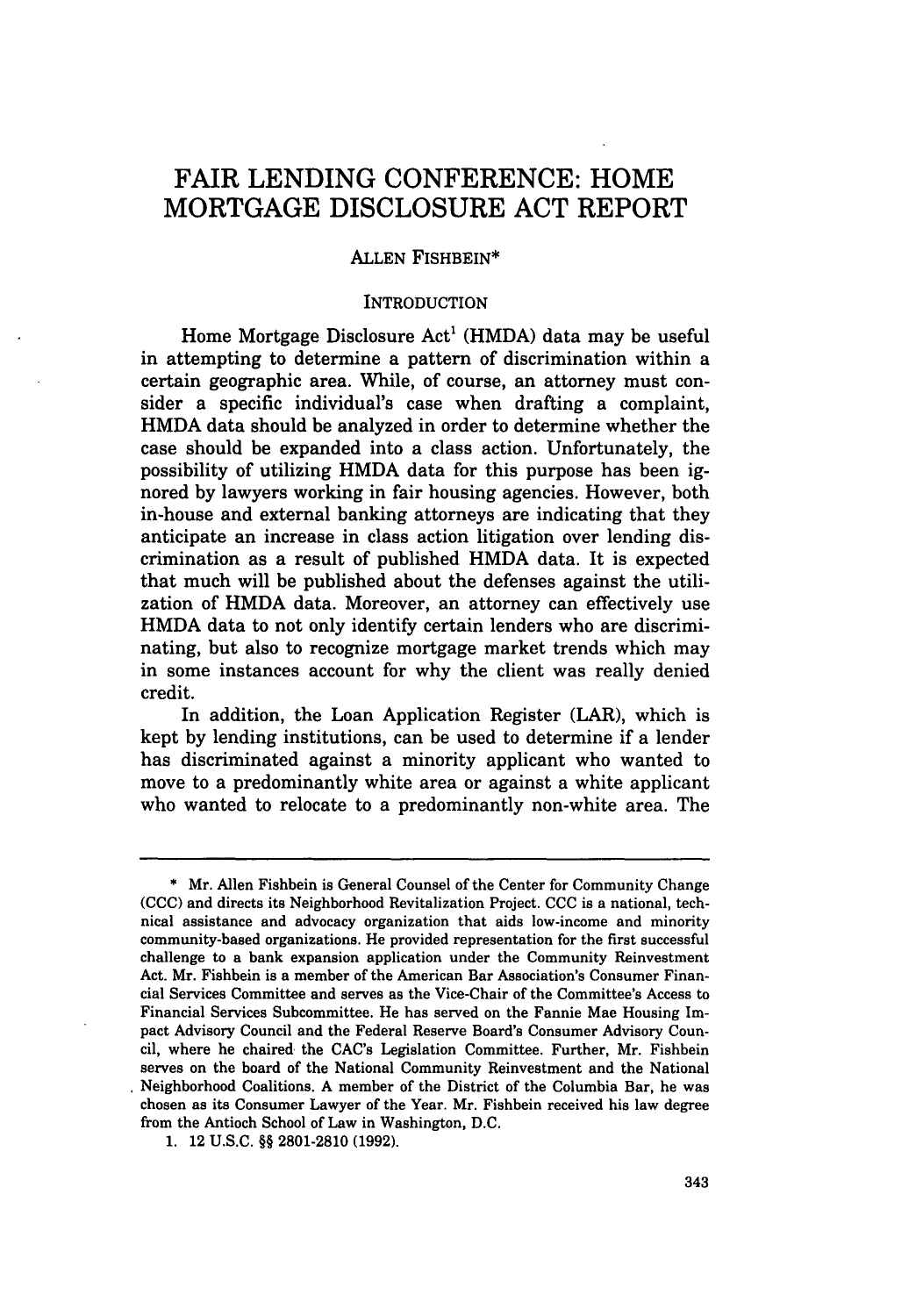LAR may also indicate if a lender has withdrawn from a market which has become increasingly minority.

#### I. ACCESS TO HMDA

Analyzing HMDA data can be very intimidating. This is due to the fact that the data is not coherent data reported by competent researchers. Instead, HMDA data is the result of a pitched battle between industry lobbyists, who want the information that is reported to be limited, and housing advocates who wish to have as much data available as possible. Specifically, the HMDA is a statutory compromise between these two competing interests. Consequently, the data that is available is somewhat crude and takes some skill to analyze effectively.

While in the past obtaining HMDA data has been quite burdensome, it has recently become easier to obtain. For example, it is available on-line. In addition, software is being developed which will allow lawyers to compute basic ratings and to determine which lenders are active within a certain geographic area. Thus, technology is rendering HMDA data perhaps less intimidating to attorneys than in the past.

While HMDA data is, for the most part, reliable, there have been many reporting errors discovered in the past. For instance, a commodity organization in Pittsburgh (which was actually hired by the banks to verify the HMDA reports) found that some institutions had error rates as high as eighty-seven percent.<sup>2</sup> Likewise, a Memphis study reported that the institutions which were studied had an error rate of **fifty** percent. Perhaps there may be some cases where the reporting will be so defective as to give a plaintiffs attorney a new area to develop with the complaint.

In regards to HMDA data, a major point of concern is the fact that there has been an increase in the participation of mortgage brokers in many areas of the country (who may or may not be affiliated with a particular lending institution). For example, in California, brokers are now responsible for securing over half of all the mortgage loans. This is an important fact because while lending institutions report HMDA data, independent brokers do not: they are not doing the lending. If brokers are pre-screening loan applicants, this would go undetected. Consequently, it is preferable to consider the role of mortgage brokers when trying to determine sources of discrimination.

In addition to the possibility of the influence of a mortgage broker, another area which must be investigated outside of HMDA data is home equity lending. Specifically, the question is whether

<sup>2.</sup> *See generally* Claudia Cummins, *Latest Problem for Regulators: Bias-Data Errors,* **AM.** BANKER, July **23, 1993,** at **1.**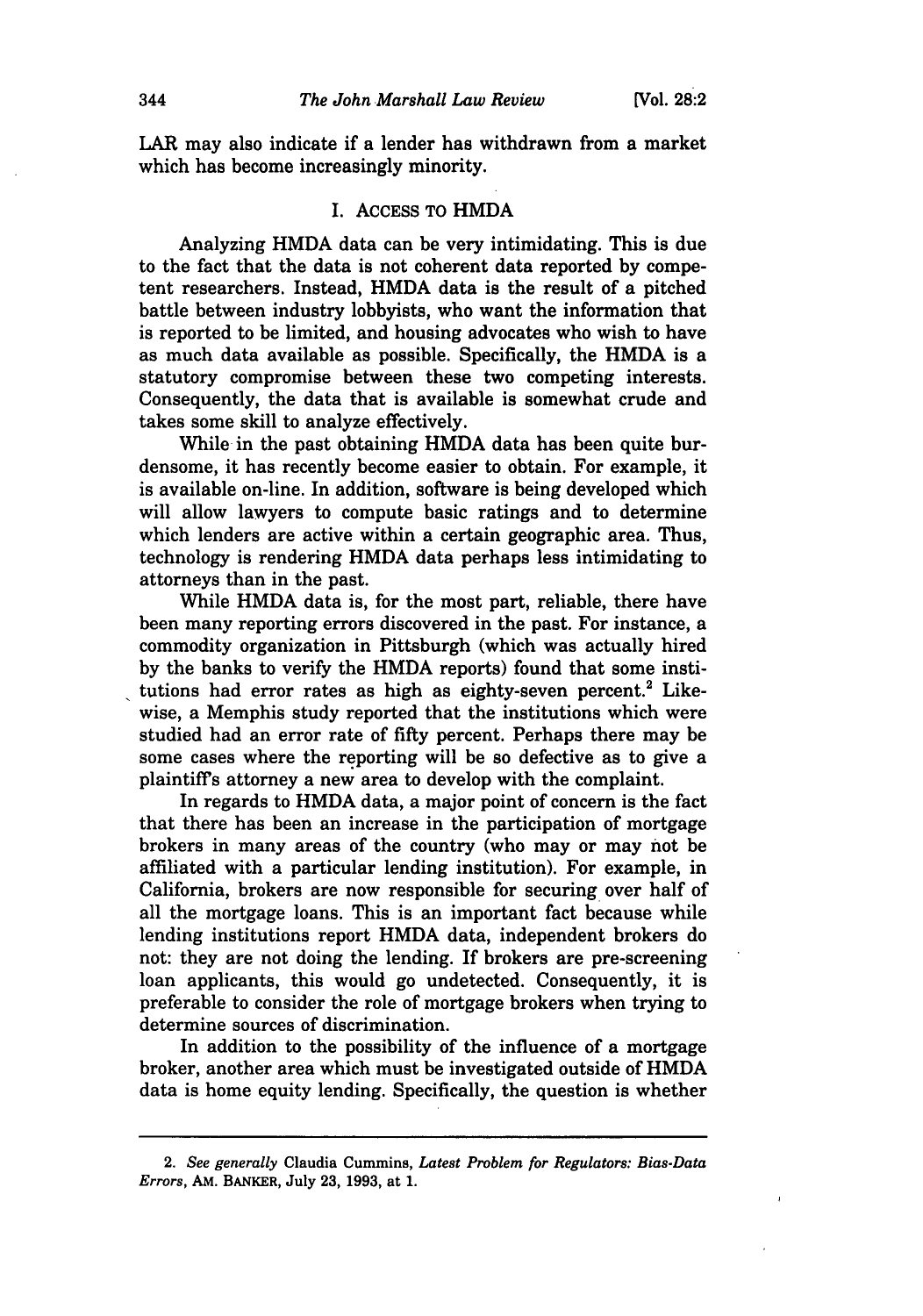or not the lender grants more equity credit to white applicants than to minority applicants.

Although HMDA date may appear unintelligible, it is important for the practitioner to experiment with HMDA data in order to determine ultimately how useful it will be to clients. Since HMDA data is beginning to emerge as major research area, it is important for the practitioner to become familiar with how HMDA data fits into that practitioner's practice. As a result, the attorney will be more able to use HMDA research effectively.

# II. **LENDING** SURVEY STUDIES

Any lawyer who is involved in or wishes to become involved in the field of housing litigation should become familiar with the lending research that is currently available. Mortgage lending research initially became available in the 1970s. The focus of the initial research was on redlining, or determining the distribution of lending authority within different metropolitan areas. At the time, the concern was the effect on older urban communities because banks were being selective in terms of to whom they extended loans. Early pioneers in the housing field (people such as Ira Goldstein, Ann Schlay, Chuck Finn, and Calvin Bradford) attempted to correlate the lending distribution data with racial characteristics of neighborhoods (which was generally determined from census data). These pioneers, **by** using a regression model in some cases, found that race was a distinct variable that correlated with the flow of credit into certain older urban communities which were predominantly populated **by** minorities. While these early studies received some attention, they were typically criticized or ignored by the lending community, and more importantly, the legislatures.

# *A. "The Color of Money"*

The first overall recognition of housing discrimination was in 1988 when the *Atlanta Journal & Constitution* published the three-part series "The Color of Money."3 The author, Bill Dedman, investigated lending patterns of home loans over a five year period in the early 1980s.<sup>4</sup> Dedman used HMDA data as well as deed transfer information and other statistics to compare census tracks which had different racial characteristics, but were similar in regards to all other critical aspects.<sup>5</sup> Dedman identified sixty-four middle-income census tracks that were either eighty percent white or eighty percent African-American and found that

**<sup>3.</sup>** Bill Dedman, *The Color of Money,* **ATLANTA J. & CONST.,** May **1-16, 1988.**

*<sup>4.</sup> See id.*

*<sup>5.</sup> See id.*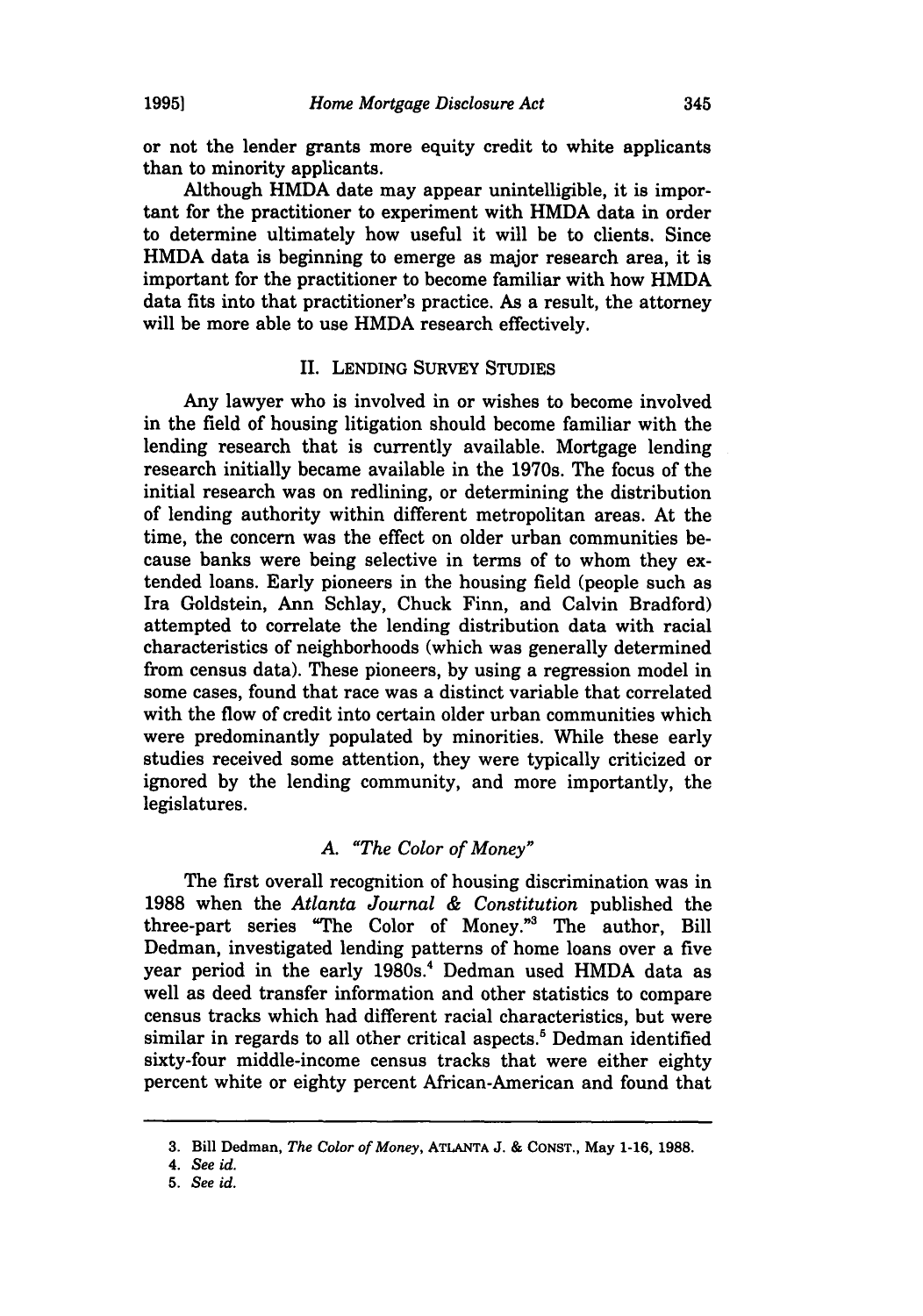lenders were five times more active in white neighborhoods than they were in comparable African-American neighborhoods.' This finding received considerable nationwide attention.

Additionally, the Journal went on to rank the lending institutions in the area based on the ratio of African-American area lending activity. This also received considerable national attention. The fact that Bill Dedman received the Pulitzer Prize for penning "The Color of Money" also contributed to the nationwide recognition that the study received.<sup>7</sup>

As a result of all the controversy over the study, the Justice Department investigated the Decatur Savings **&** Loan and filed its first lawsuit alleging a pattern of practice of discrimination under the Fair Housing Act.' Due to the incredible influence that "The Color of Money" had on litigation **by** the federal government, it proves valuable for an attorney involved in the field to become familiar with the publication.

#### *B. "Boston Federal Reserve Bank Study"*

Another popular study is the "Boston Federal Reserve Bank Study" which is, in reality, two distinct studies.<sup>9</sup> The initial study was conducted in **1989** and was based on deed transfer information obtained from the Recorder of Deeds Office in Boston. The researchers tracked 48,000 credit transactions in **60** neighborhoods in terms of certain housing characteristics such as income. **By** utilizing a statistical regression model, the researchers determined there was twenty-four percent lower lending activity in predominantly African-American neighborhoods than in predominantly white neighborhoods. The researchers came to this result notwithstanding the fact that all the other variables beside race were essentially held constant. Interestingly, the Bank disclosed the study only because Congress threatened it with a subpoena. The study had an important impact because it, along with "The Color of Money," was one of the first studies to confirm that race is a statistically significant factor in terms of the ability to obtain a mortgage loan. Additionally, the **1989** Boston Reserve Bank Study is important to consider because the Bank analyzed deed transfer information as opposed to home mortgage disclosure data. The distinct advantage of using deed transfer information is that it allows one to determine the total supply of financing, including mortgage financing, within the area. While HMDA data is useful,

*<sup>6.</sup> See id.*

*<sup>7.</sup> See generally Post Reporter Wins Ford Award,* **WASH. POST,** Apr. **29, 1989,** at **A14.**

*<sup>8.</sup> See* 2 Fair Hous.-Fair Lending Rep. (P-H) 1 **19,377 (N.D.** Ga. **1992).**

**<sup>9.</sup>** Constance R. Dunham, *Geographic Patterns of Mortgage Lending in Boston, 1982-1987,* Sept.-Oct., 1989 (on file with the Boston Federal Reserve Bank).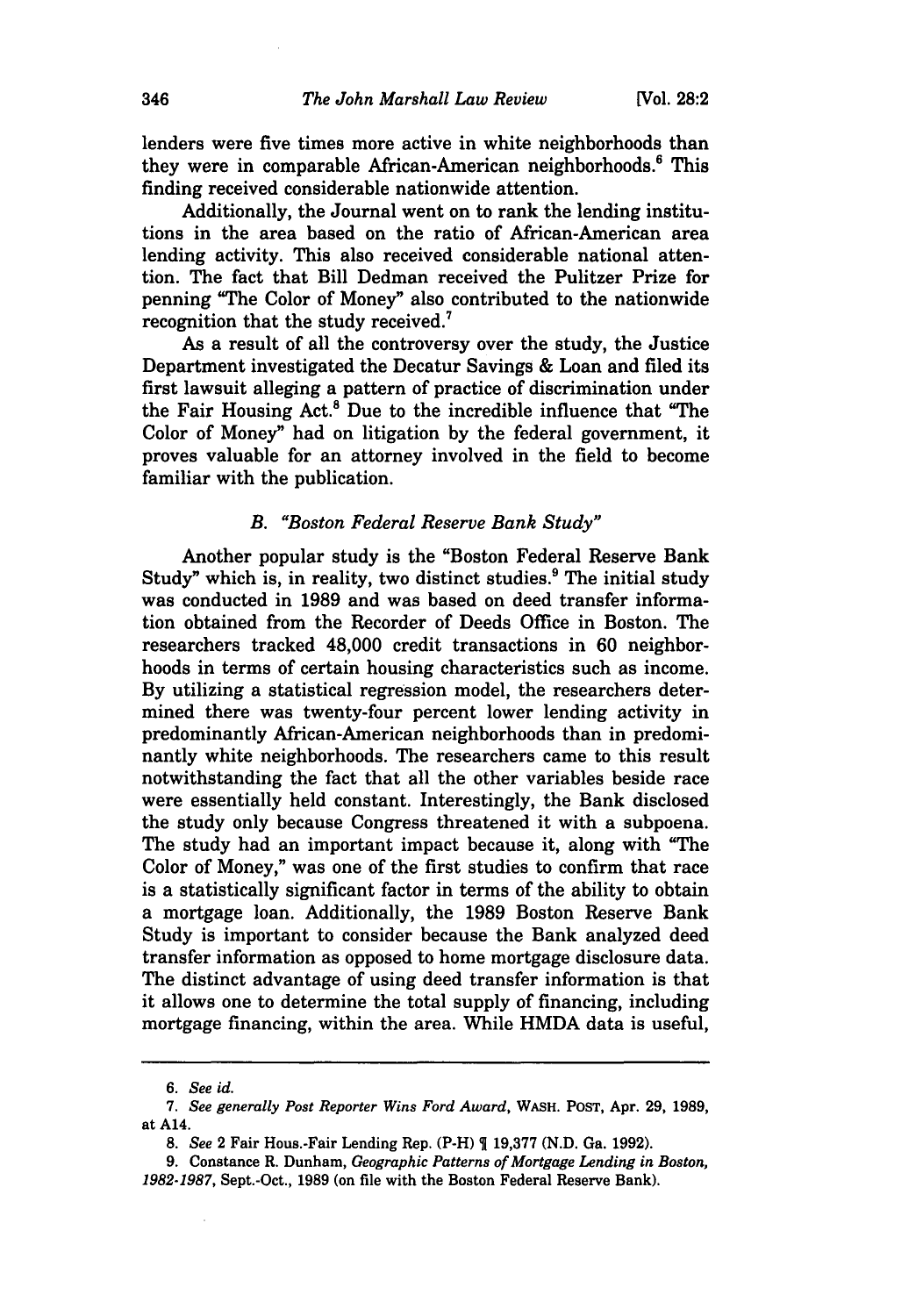it does not include seller financing or lending **by** smaller mortgage companies that are not required to report their lending under the HMDA. Consequently, deed transfer information renders the most complete picture of mortgage lending activity. While deed transfer information may not be readily accessible in areas where the Recorder of Deeds does not use computers to record data, the information has generally become more accessible in most areas.

#### *C. Federal Reserve Board Analysis of Expanded HMDA Data*

The Federal Reserve Board, in its Analysis of Expanded HMDA data in **1991,** attempted to aggregate nationwide mortgage activity.<sup>10</sup> The study was the first analysis of expanded HMDA data. While all prior HMDA data which had been released tracked only loans which the lenders granted, the expanded HMDA data contained information about both the lenders and applicants. The Board reviewed over six million applications to approximately **9,300** lending institutions in **1990."** The Board compared nonacceptance rates based on income and race using a basic statistical cross-tabulation technique. The Board concluded that lenders rejected African-American applicants 2.4 times more frequently than they rejected white applicants, and that this rate was consistent regardless of the income bracket.<sup>12</sup> The finding that received the most attention was that lenders rejected affluent black applicants (those having income twenty percent above the median income for the area) more frequently than they rejected low-income white applicants (those having income twenty percent below the median income for the area). Additionally, the board concluded that lenders rejected Latinos about twice as often as their white counterparts.

The Board performs this type of study annually and publishes its findings generally in October or November. According to the reports, the rejection ratios have remained essentially constant for the last three years.

#### *D. Second Boston Federal Reserve Bank Study*

The Boston Reserve Bank released its second study, analyzing **1990** lending information, in **1992.13** The report triggered much debate between those who felt that the **1990** data was inconclusive and those who believed the data unavoidably indicated

**<sup>10.</sup>** Glenn B. Canner **&** Dolores **E.** Smith, *Expanded HMDA Data on Residential Lending: One Year Later,* **FED.** RESERVE **BULL.,** Nov., **1992,** at 801-24.

**<sup>11.</sup>** *See generally id.*

<sup>12.</sup> *See generally id.*

**<sup>13.</sup> LYNN E.** BROWNE **ET AL.,** MORTGAGE LENDING **IN BOSTON:** INTERPRETING HMDA **DATA** (Boston Federal Reserve Bank Study Working Paper No. **92-7, 1992).**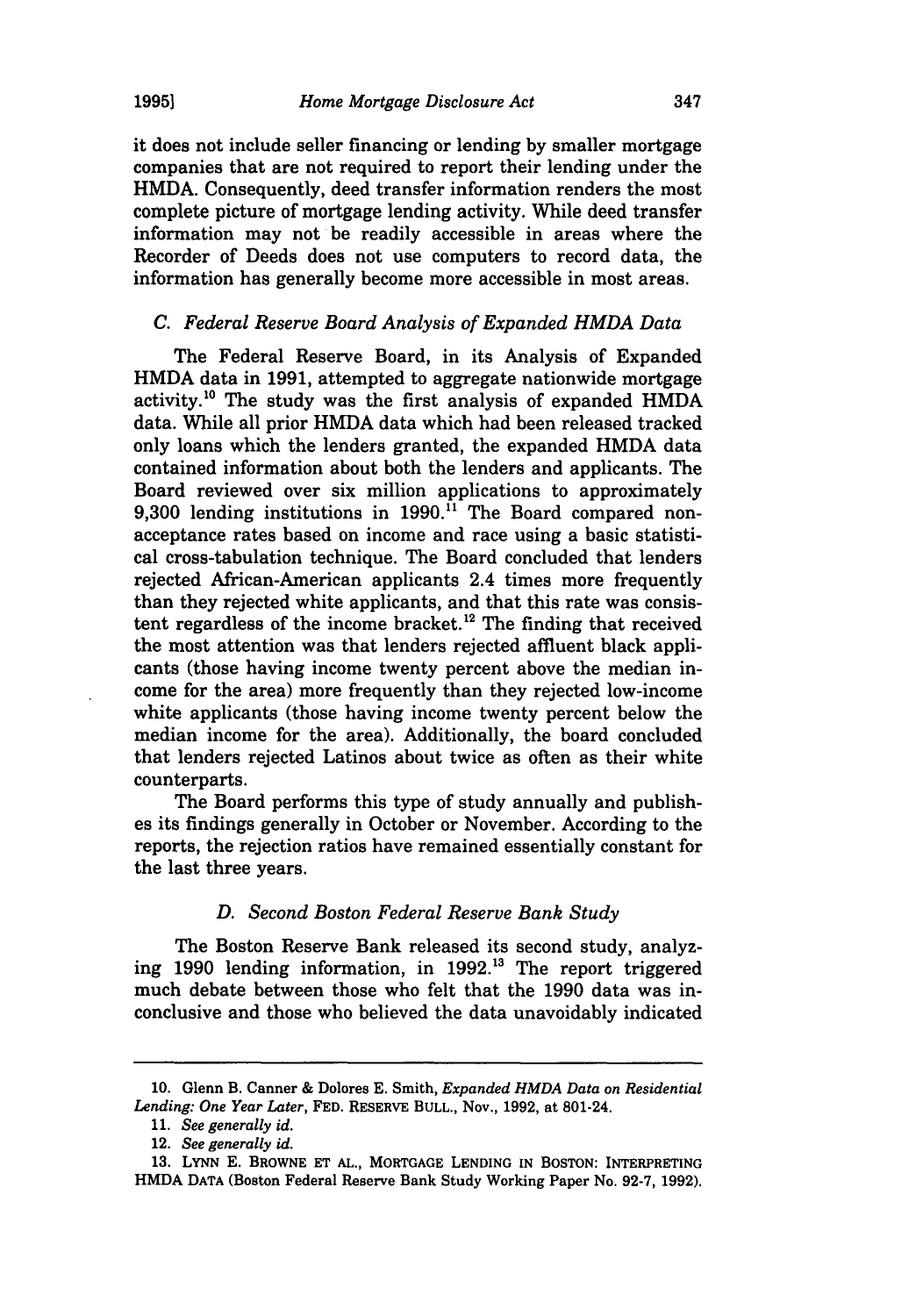lending discrimination within the urban mortgage market. In an attempt to make the findings more reliable, the Bank reviewed approximately 4,000 applications filed in Boston. The Bank considered thirty-eight different applicant characteristics including income, employment experience, credit history and neighborhood factors. The Board concluded that the lenders rejected minority applicants fifty-six percent more often than comparable white applicants. Additionally, the Bank concluded that the minority applicants generally had weaker credit histories and higher debt than the white applicants.

Additionally, the Bank indicated that lenders were more willing to assist white applicants by providing information than minority applicants. The Bank suggested that this may have accounted for some of the fifty-six percent discrepancy. Interestingly, the Bank found that eighty percent of all applicants have a problem with credit history. The Bank based this finding on Fannie Mae and Freddie Mac underwriting guidelines. Therefore, the Bank concluded, lenders should reject eighty percent of all applicants. However, lenders do not reject eighty percent of applicants, so the Bank concluded that loan officers waived this applicant characteristic as being non-detrimental. The Bank concluded that lenders were more likely to allow a white applicant to "explain away" credit history problems than a minority applicant. The study was the first to focus on borrower characteristics rather than merely credit flow in a certain geographic area. It devastated the industry because it was able to withstand a challenge that the data used was inconclusive and, therefore, could not be used as a basis to prove discrimination. Consequently, the study prompted many reforms. Interestingly, the Department of Justice used a very similar study to prove its case against the Decatur Savings & Loan in Atlanta.<sup>14</sup>

## *E. "Racial Redlining"*

Jonathan Brown produced the final study which this Article addresses. The study is called "Racial Redlining" and is an analysis of credit flow.15 Brown first computed the market shares for different lenders in sixteen metropolitan areas using 1990 and 1991 HMDA data. Then, he compared how active each lender was in predominately white areas to how active each was in predominantly minority areas. Finally, Brown identified sixty-two "worse case" lending patterns for forty-nine lenders, and concluded that

<sup>14.</sup> See 2 Fair Hous.-Fair Lending Rep. (P-H) **19,377 (N.D.** Ga. **1992).**

**<sup>15.</sup>** JONATHAN BROWN, RACIAL REDLINING: A STUDY OF RACIAL DISCRIMINATION By BANKS **AND** MORTGAGE COMPANIES IN THE UNITED STATES (Essential Info., Inc. **1993).**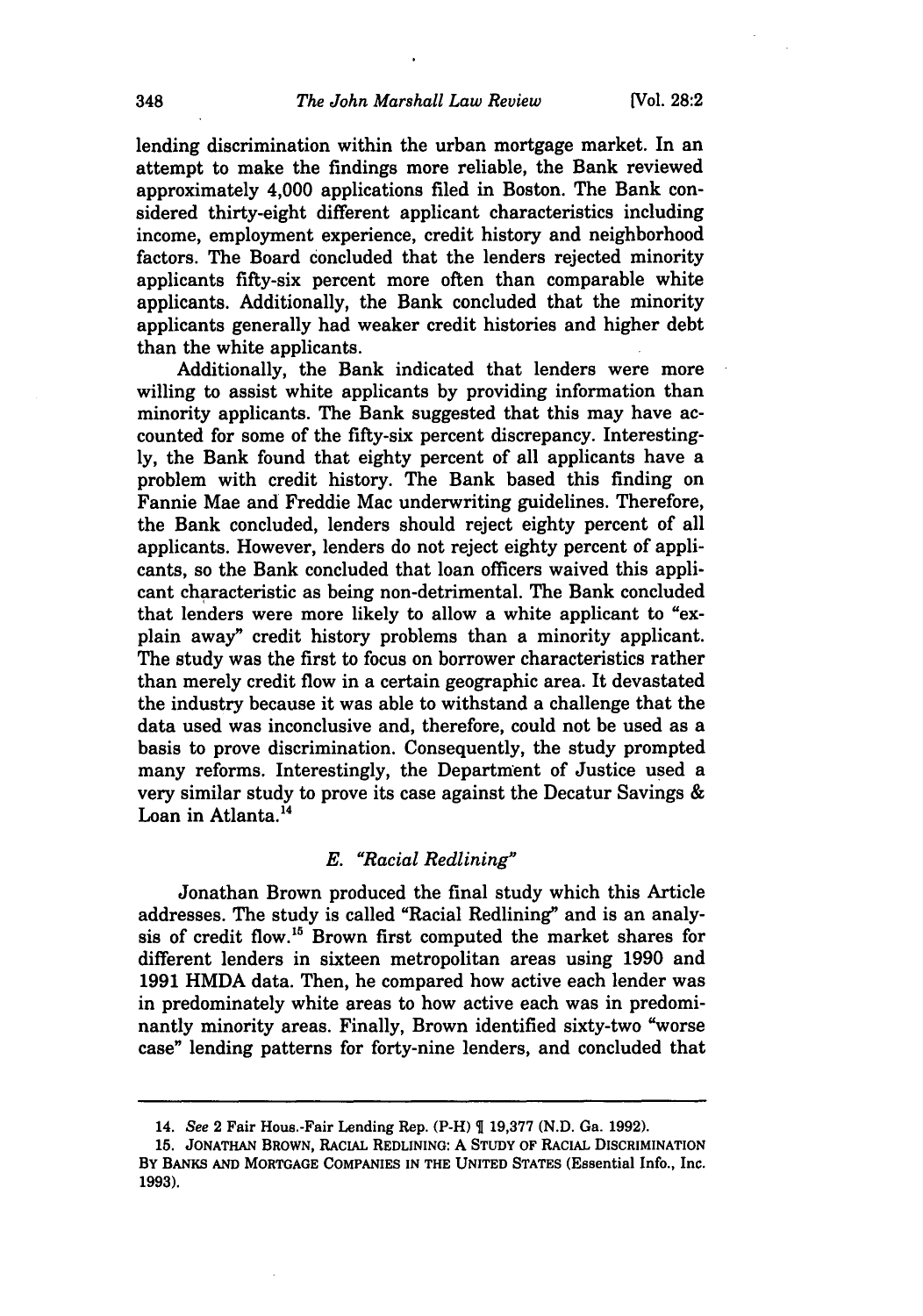the lenders had effectively excluded minority neighborhoods. Brown asserted that the study proved discrimination. Recently, the Department of Justice used a similar study to prosecute the Chevy Chase Savings Bank for discrimination in the Washington, **D.C.** metropolitan area."6 Therefore, studies similar to Brown's study may turn out to be an integral part of any federal prosecution.

### III. **DEFENSES AND REACTIONS** TO **LENDING** SURVEY **STUDIES**

Critics often attack pre-1990 HMDA data as being inconclusive because it lacks information about applications, borrower characteristics, and mortgage company activity. In fact, the data provides only information on the geography of loan origination. Since the data cannot show who is actually receiving the loans, the critics argue that the data cannot conclusively prove discrimination.

As to post-1990 HMDA data, proponents argue that the data is so staggering that it most certainly does prove some level of discrimination. However, opponents assert that other factors beside discrimination account for the data. Specifically, the opponents point out that the data lacks information such as debt ratios, income to price ratios, credit histories, employment history, and the ability to secure property insurance which may account for why the data may appear like there is discrimination. Critics are also quick to mention that there have been reports of high error rates and that the federal government has stated, in an inter-agency publication **by** ten agencies, that HMDA data alone does not prove lending discrimination due to the fact that it lacks certain critical information.

Nevertheless, while HMDA data may be probative of discrimination, lawyers need case law to know the power of HMDA data. For instance, whether or not HMDA data alone can make out a prima facie case is yet to be judicially decided. Other important, unanswered questions include: how must a market be defined locally; what are the appropriate variables to consider and formulae to use; and is race an accurate variable to use to measure discrimination or not due to the fact that the race of active buyers does not necessarily match that of the neighborhood?

Significantly, the Governor of the Federal Reserve Board, Larry Lindsey, has recently argued to the Boston Bar Association that statistical research would not ultimately prove discrimination in court.<sup>17</sup> He asserted that statistical models fail to acknowledge

**<sup>16.</sup>** *See, e.g.,* Jonathan **D.** Glater, *Justice Said to Find Bias in Lending,* WASH. **POST,** Oct. **25,** 1994, at **C5.**

**<sup>17.</sup>** *See Detecting Discrimination by the Numbers,* **MAG.** BANK MGMT., Sept.